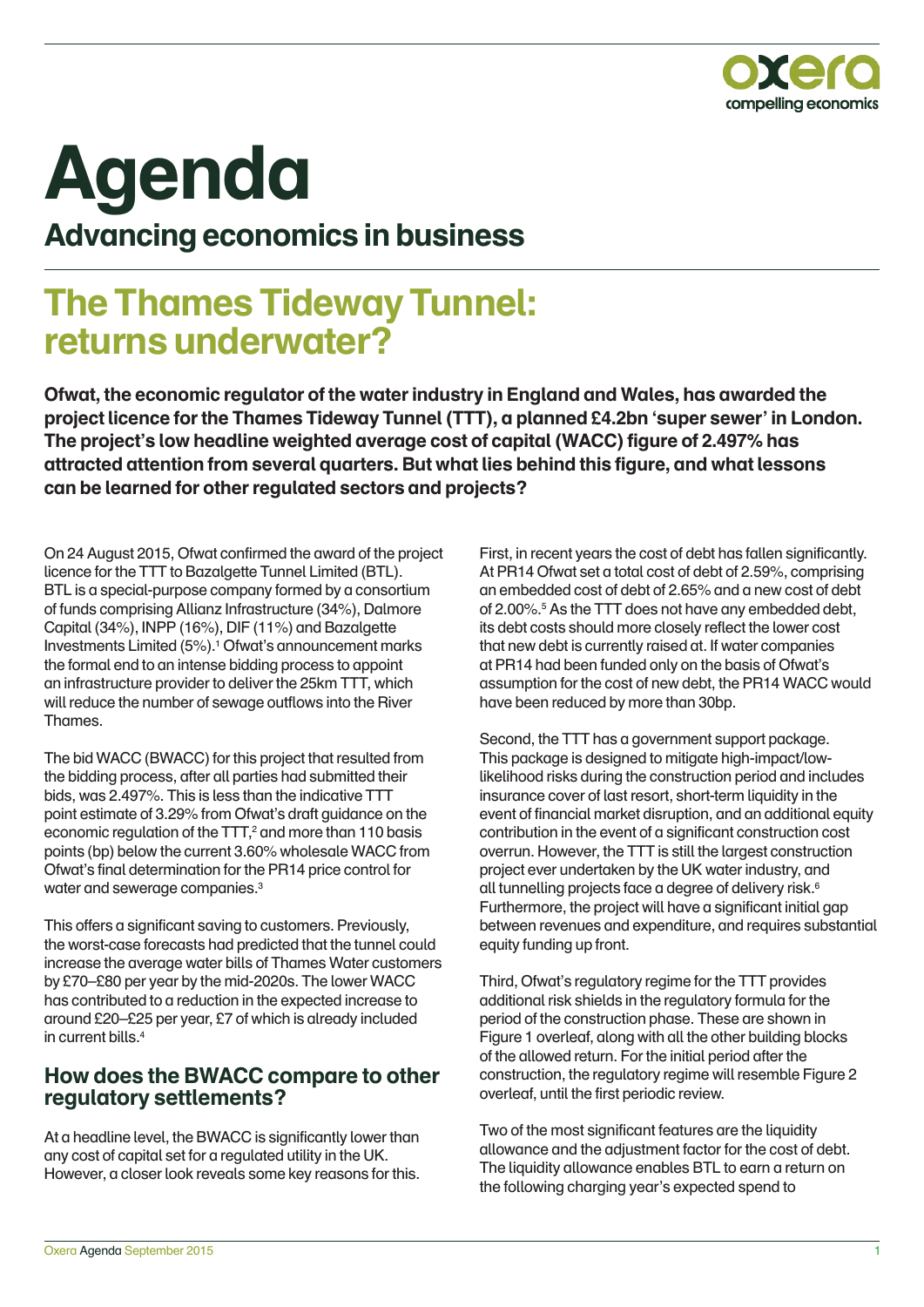#### **Figure 1 Regulatory framework during construction**





Source: Oxera.

compensate for the financing cost of drawing down funding early to meet capital expenditure requirements. The debt adjustment factor effectively allows the WACC to increase or decrease should a specified cost of debt index increase or decrease by more than 50bp.

## **So is it really 2.497%?**

Given these features, there are a number of reasons why the WACC could be considered to be above 2.497%. First, during the construction phase, BTL will see significant growth in its regulatory capital value. Therefore, earning a return on next year's value gives a greater return than would be observed with a more traditional regulatory framework. This (based on some simplifying assumptions) is broadly equivalent to a 20–25% increase to the return on BTL's current year capital value (or around 50–60bp more than implied by the headline figure).

Second, Ofwat has used a banded approach to the debt mechanism. It has defined the debt adjustment factor as:

> where the difference between the base reference point and the annual reference point is:

(i) equal to or less than 50bps – the adjustment factor will be equal to zero;

(ii) greater than 50bps but not exceeding 100bps – the adjustment factor will be equal to 50% of the amount by which the difference exceeds 50bps; and

(iii) greater than 100bps – the adjustment factor will be equal to the amount by which the difference exceeds 75bps.7

#### **Figure 2 Regulatory framework after construction**



While forecasting macroeconomic variables is often more of an art than a science, it should be noted that the current conditioning path for the Bank Rate implied by forward market interest rates<sup>8</sup> implies a Bank Rate rise of between 70bp and 120bp over 2017 and 2018 from today's levels. Therefore, market-derived expectations suggest that the cost of debt may increase by more than 50bp in the medium term. Indeed, when Ofwat set the cost of new debt at 2.00% at PR14, it explicitly assumed a 60bp uplift to market rates in anticipation of future interest rate rises.<sup>9</sup> Using Ofwat's notional gearing assumption of 62.5%,10 an increase to the cost of debt of 100bp would equate to an increase in the cost of capital of around 30bp. However, by this point, BTL would have been exposed to 70bp of the increase, so the mechanism leaves a significant amount of cost of debt risk with the company.

An alternative way to consider the framework is in terms of options. That is, the debt mechanism makes the TTT somewhat like a long 'call option' (revenues increase if rates rise above the option 'strike price') and a short 'put option' on future interest rates (revenues decrease if rates fall below the option strike price). Given the expected path for future interest rates, the call option is likely to be worth more than the put option. This difference in value would enable the consortium to bid for a return on equity that is lower than the underlying cost of equity.

## **Potential scope for precedent**

Unlike traditional regulatory determinations, where the regulator sets a cost of capital, the TTT WACC was reached through a bidding process. This might encourage future regulators to adopt a bidding process-type model in their regulatory determinations. There are a number of ways in which regulators could achieve this.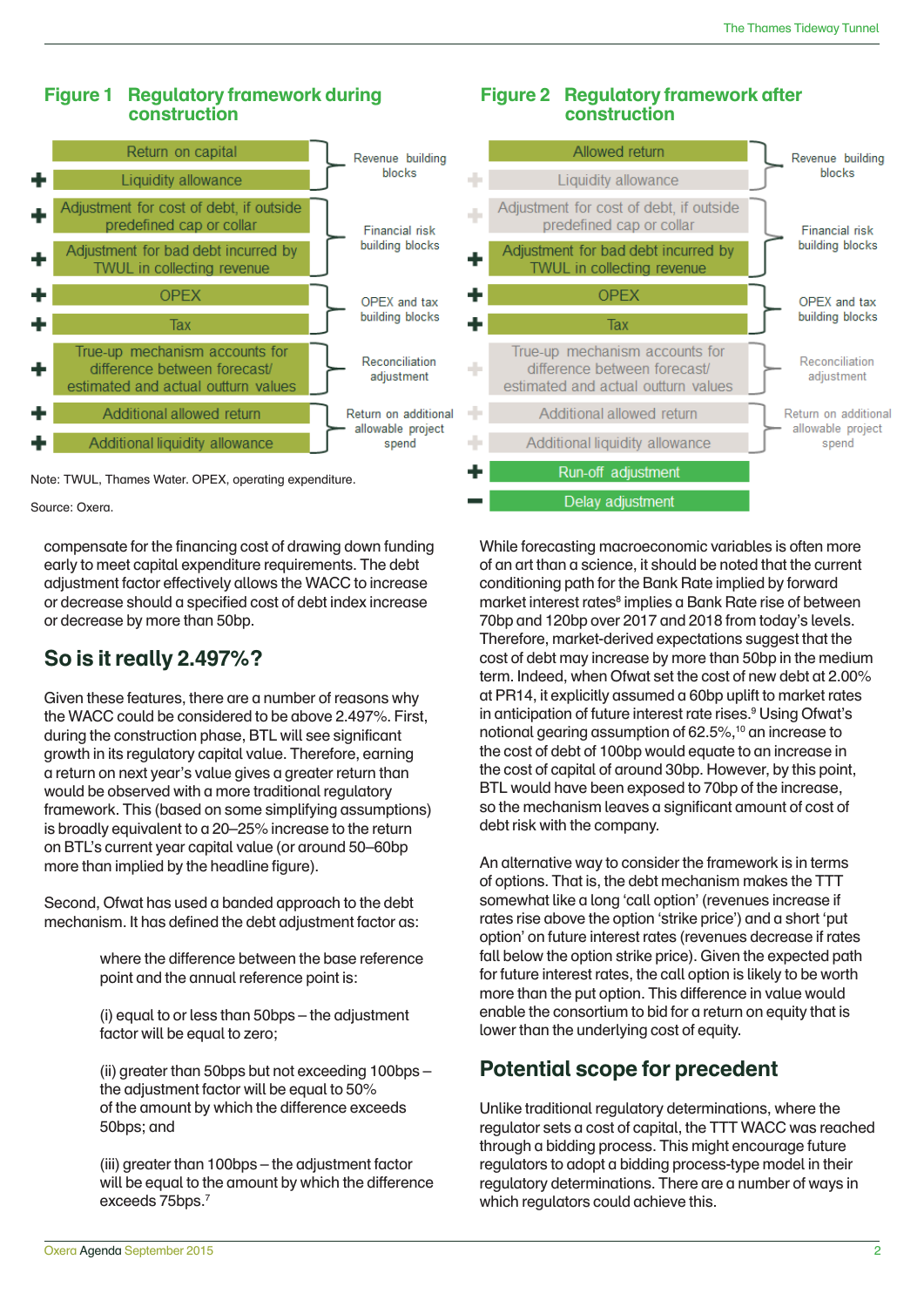- Ofgem and Ofwat both already use 'truth telling mechanisms' for total expenditure (TOTEX),<sup>11</sup> and similar approaches could be explored for the WACC.
- Ofwat (and the Secretary of State for Environment, Food and Rural Affairs) already has some powers to specify which infrastructure projects in the water and sewerage sectors should be put out to competitive tender $12$
- In the longer term, franchising approaches for parts of the value chain (such as Ofgem's forthcoming consultation on Extending Competition in Transmission, ECIT) could also be a way of reaching a WACC (as well as other costs and service levels) through competitive bidding, although there might need to be a trade-off between this approach and providing investors with sufficient long-term stability in order to enable a low WACC.<sup>13</sup>

The liquidity approach of allowing the firm to earn a return on the following charging year's capital value represents a new approach to dealing with financeability issues. In recent years regulators have tended to favour net present valueneutral solutions. However, the scale of the liquidity issue with the TTT has led Ofwat to adopt an alternative approach.

Applying a debt adjustment factor is not a new concept. Indeed, Ofgem has recently used a rolling cost of debt approach in its determinations. However, using a banded approach, whereby only a proportion of the cost difference is passed back, is a key variation. Furthermore, the benchmark index is an annual figure compared to the cost of debt at a fixed point in time, as opposed to the ten-year rolling approach used by Ofgem. This means that the benchmark could change more in step with market rates, which would be beneficial for BTL if it were able to issue a lot of debt prior to any rate rise.

Perhaps a surprising feature of the TTT's form of control is the indexation to RPI. An independent report for the Institute of Fiscal Studies has recently declared RPI 'no longer fit for purpose',14 and recommended that regulators move towards

replacing it as soon as practicable.15 It should be noted that the UK Department of Energy & Climate Change is now indexing electricity generation contracts to CPI,<sup>16</sup> and a number of pension funds now have liabilities linked to CPI.17

While the exact assumption of the cost of equity is not in the public domain, as the WACC is below Ofwat's guidance for the TTT (which assumed a cost of equity of 4.18%), the final bid might be understood to have assumed a value of less than this figure. Yet making the adjustments outlined above leads to a different conclusion. Adding 50bp to the BWACC to account for the liquidity adjustment, and assuming gearing of 62.5% and a cost of debt of 2.0%, would imply a cost of equity of 4.7%. However, the cost of debt could plausibly be around 1.5%, which would imply a cost of equity of 5.5%—broadly comparable to the 5.65% assumed by Ofwat in PR14.

This is unlikely to be applicable to other sectors or projects, since it has been developed within the specific context of the TTT's regulatory and government protections. The TTT is also likely to have a very different type of operational risk compared with those observed in other sectors. Drawing any useful comparisons with other sectors therefore requires careful analysis.

#### **Conclusion**

While the WACC of the TTT appears to be significantly lower than regulatory precedent, there are some clear reasons for this headline number. The liquidity allowance increases BTL's expected returns, and the project is able to raise debt at current market rates rather than being locked into the higher rates of debt raised in the past. The debt adjustment factor and the government protections also enable a lower upfront cost of capital by sharing risk with customers and the taxpayer.

There are potentially some lessons that could be applied to other sectors. Most notably, the TTT's use of a bidding process to reach a cost of capital may lead regulators to consider ways to expand this to other determinations.

1 Ofwat (2015), 'Reasons for designating Bazalgette Tunnel Limited as an infrastructure provider responsible for delivering the Thames Tideway Tunnel', August.

2 Ofwat (2014), 'Consultation on the regulatory framework for the infrastructure provider that will deliver the Thames Tideway Tunnel project. Annex 3: draft guidance on the approach to the economic regulation of the infrastructure provider for the Thames Tideway Tunnel', September, p. 23.

3 Ofwat (2014), 'Setting price controls for 2015-20. Final price control determination notice: policy chapter A7 – risk and reward', December, https://www. ofwat.gov.uk/pricereview/pr14/det\_pr20141212riskreward.pdf, p. 41.

4 Ofwat (2015), 'PN 02/15 Ofwat awards licence for Thames Tideway Tunnel', press notice, 24 August, http://www.ofwat.gov.uk/mediacentre/ pressnotices2008/prs\_pn0215thames.

5 The embedded:new cost ratio was 75:25, with 0.1% for allowance of debt fees. Ofwat (2014), 'Setting price controls for 2015-20. Final price control determination notice: policy chapter A7 – risk and reward', December, https://www.ofwat.gov.uk/pricereview/pr14/det\_pr20141212riskreward.pdf.

 $^6$  Examples of problems with previous tunnelling projects are the 1994 Heathrow tunnel collapse, and the 80% cost overrun of the Channel Tunnel. More recent projects have been more successful, such as Crossrail and the Lee Tunnel.